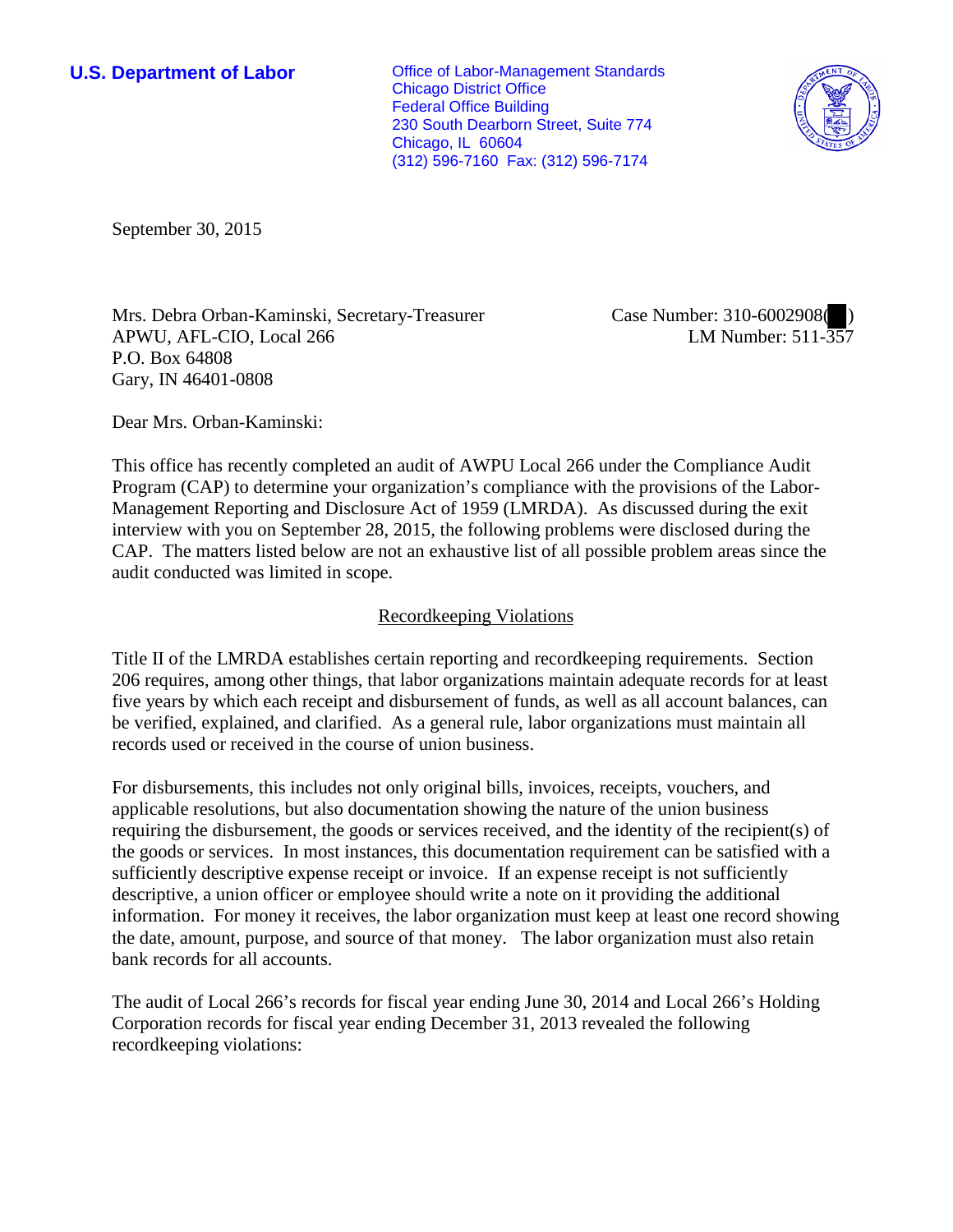Mrs. Debra Orban-Kaminski September 30, 2015 Page 2 of 4

## 1. Lack of Expense Supporting Documentation

Local 266 did not retain adequate supporting documentation for at least 2 disbursements by check totaling approximately \$573.55 for hotel expenses that appeared to pertain to official union business. In addition, Local 266 failed to retain adequate supporting documentation for at least 16 credit card expenses incurred by union officers totaling approximately \$424.85. For example, there were 2 credit card transactions at an office supply store totaling \$124.08 for which original transaction receipts were not retained. Further, Local 266's Holding Corporation failed to retain adequate supporting documentation for at least 2 disbursements by check totaling approximately \$1,529.62. For example, the Holding Corporation only retained a photocopy of an invoice for the purchase of \$1,200.00 in glass block windows for the union hall.

As noted above, labor organizations must retain original bills, invoices and receipts for all disbursements. The president and treasurer (or corresponding principal officers) of your union, who are required to sign your union's LM report, are responsible for properly maintaining union records.

2. Receipt Source

Local 266 failed to adequately record the source of income from the sale of work aprons to union members. The union appeared to receive \$105.00 from the sale of work aprons during the audit period, but failed to record the source of \$93.00 in apron sale receipts.

As noted above, labor organizations must retain at least one union record that shows the date, amount, purpose, and source of all money received.

Based on your assurance that Local 266 and its Holding Corporation will retain adequate documentation in the future, OLMS will take no further enforcement action at this time regarding the above violations.

## Reporting Violations

The audit disclosed a violation of LMRDA Section 201(b), which requires labor organizations to file annual financial reports accurately disclosing their financial conditions and operations. The Labor Organization Annual Report (Form LM-3) filed by Local 266 for fiscal year ended June 30, 2014, was deficient in the following areas:

1. Reporting a Subsidiary Organization

Local 266 and its subsidiary Holding Corporation filed separate LM-3 reports for fiscal years ending June 30, 2014 and December 31, 2013, respectively. The LM-3 instructions require subsidiary organizations such as a building holding corporation to be reported in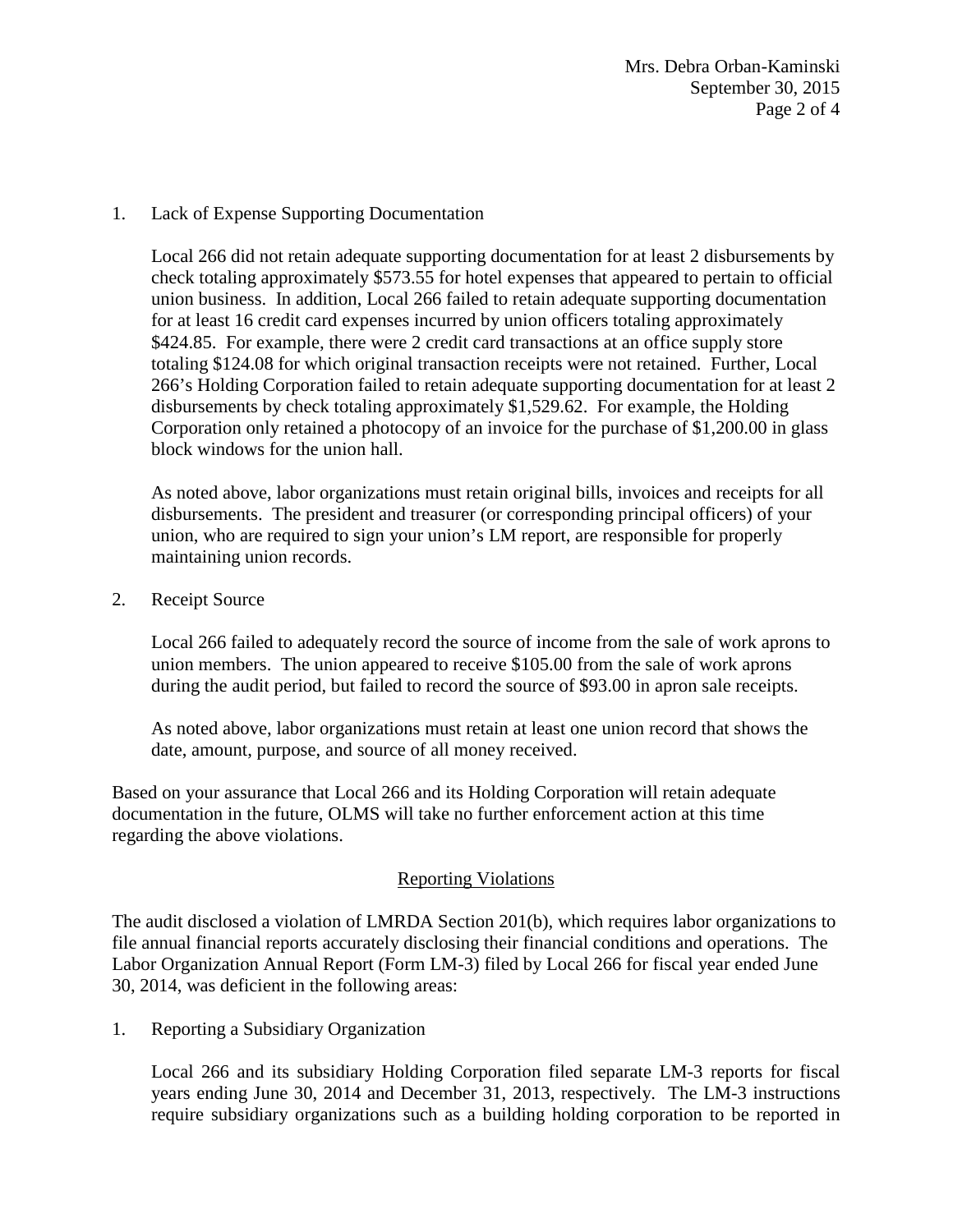one of two ways  $-1$ ) consolidate the financial information for the subsidiary organization and the labor organization on a single Form LM-3, or 2) file, with the labor organization's Form LM-3, the regular annual report of the financial condition and operations of the subsidiary organization, accompanied by a statement signed by an independent public accountant certifying that the financial report presents fairly the financial condition and operations of the subsidiary organization and was prepared in accordance with generally accepted accounting principles.

During the audit period, Local 266 changed its fiscal year to a calendar year end and filed a consolidated LM-3 for fiscal year ending December 31, 2014.

2. Acquire/Dispose of Property

Item 13 (During the reporting period did your organization acquire or dispose of any assets in any manner other than by purchase or sale?) should have been answered, "Yes," because the union gave away approximately \$5,430.00 in \$30.00 grocery store gift cards during the audit period and disposed of obsolete office equipment, including: (1) computer, (3) monitors, and (3) printers. The union must identify the type and value of any property given or thrown away in the additional information section of the LM report along with the identity of the recipients of such property. In the case of giveaways, the union does not have to itemize every recipient by name. The union can describe the recipients by broad categories if appropriate such as "members" or "new retirees." The union must report in the additional information section of the LM report the cost or other basis at which any assets disposed of were carried on your organization's books.

3. Tax Withholdings

Item 24 (All Officers and Disbursements to Officers), Line 10 (Less Deductions) was reported as \$0.00 even though Local 266 withheld taxes from officers' salary and lost time checks. The LM-3 instructions require withholding taxes and other payroll deductions to be reported in Item 54 (Other Disbursements) upon transmittal to a taxing authority.

## 4. Receipt Items

Item 38 (Dues Receipts) was reported as \$63,676.00 even though the union should have reported \$66,009.00 in dues receipts. A majority of the pay period 16 (calendar year 2013) dues check-off refund totaling \$2,333.04 was retained by the APWU in order to pay bonding premiums on behalf of Local 266 and its Holding Corporation. It appears that Local 266 incorrectly reported the refunded portion of the pay period 16 dues check-off, \$233.04, in Item 43 (Other Receipts). The LM-3 instructions require the full dues-check off refund to be reported in Item 38 and the amount disbursed by the parent body on behalf of the union to be reported in the appropriate disbursement category on Statement B (Cash Disbursements). In this case, the multiyear bonding premiums totaling \$2,100.00 should have been reported in Item 48 (Office and Administrative Expense).